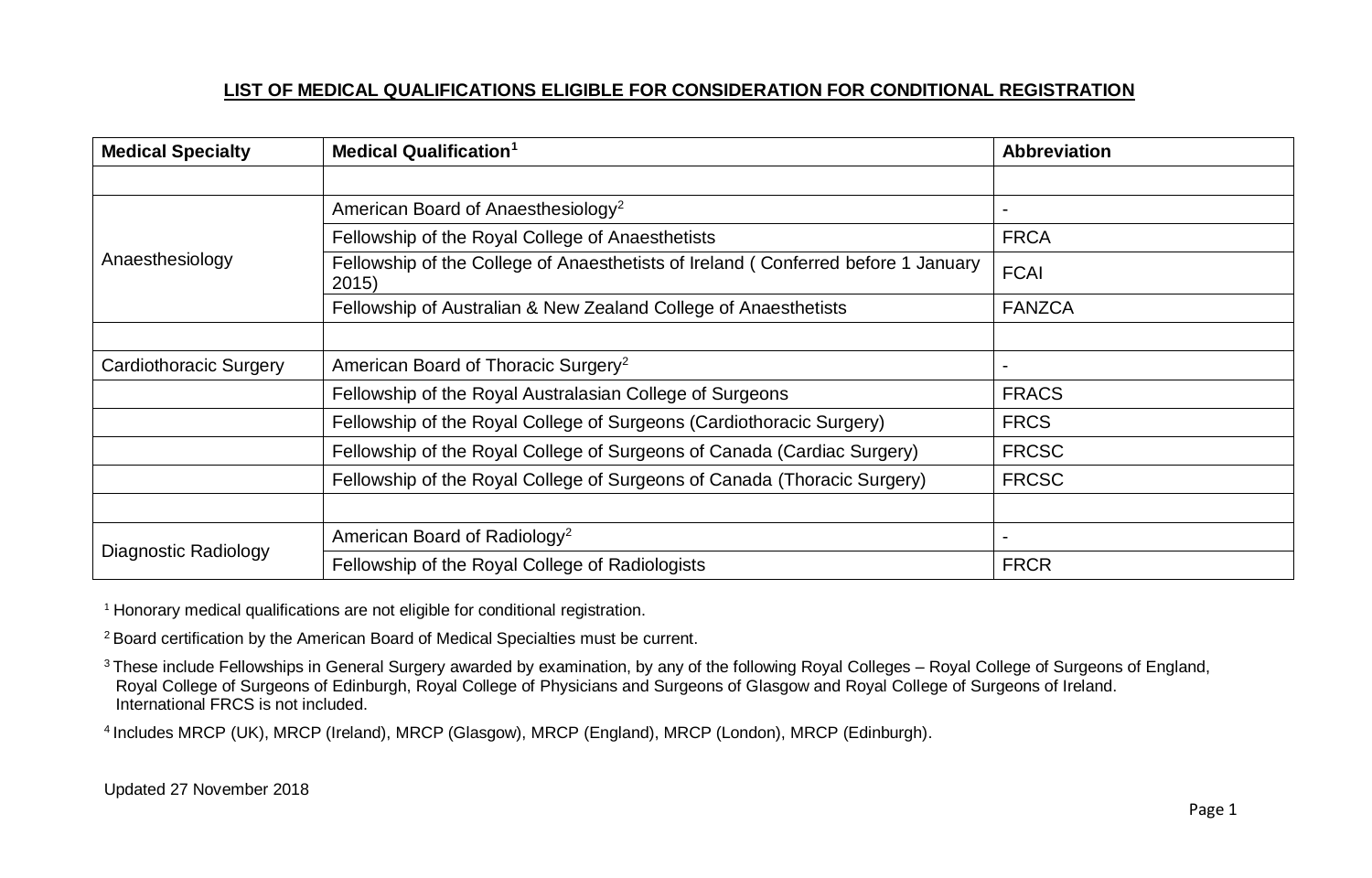| <b>Medical Specialty</b>  | <b>Medical Qualification<sup>1</sup></b>                                                                                       | <b>Abbreviation</b> |
|---------------------------|--------------------------------------------------------------------------------------------------------------------------------|---------------------|
|                           | Fellowship of the Royal Australian and New Zealand College of Radiologists                                                     | <b>FRANZCR</b>      |
|                           | Fellowship of the Royal College of Physicians of Canada                                                                        | <b>FRCPC</b>        |
|                           |                                                                                                                                |                     |
|                           | American Board of Emergency Medicine <sup>2</sup>                                                                              |                     |
|                           | Fellowship of the Royal College of Physicians of Canada                                                                        | <b>FRCPC</b>        |
| <b>Emergency Medicine</b> | Membership of the Royal College of Emergency Medicine                                                                          | <b>MRCEM</b>        |
|                           | Membership of the College of Emergency Medicine                                                                                | <b>MCEM</b>         |
|                           | Fellowship of the Australasian College for Emergency Medicine                                                                  | <b>FACEM</b>        |
|                           |                                                                                                                                |                     |
|                           | American Board of Family Medicine <sup>2</sup>                                                                                 |                     |
| <b>Family Medicine</b>    | Membership of the Royal College of General Practitioners                                                                       | <b>MRCGP</b>        |
|                           | Fellowship of the Royal Australian College of General Practitioners (trained for the<br>fellowship entirely in Australia only) | <b>FRACGP</b>       |
|                           | Fellowship of the Hong Kong College of Family Physicians                                                                       | <b>FHKCFP</b>       |
|                           |                                                                                                                                |                     |

<sup>1</sup> Honorary medical qualifications are not eligible for conditional registration.

<sup>2</sup> Board certification by the American Board of Medical Specialties must be current.

<sup>3</sup> These include Fellowships in General Surgery awarded by examination, by any of the following Royal Colleges – Royal College of Surgeons of England, Royal College of Surgeons of Edinburgh, Royal College of Physicians and Surgeons of Glasgow and Royal College of Surgeons of Ireland. International FRCS is not included.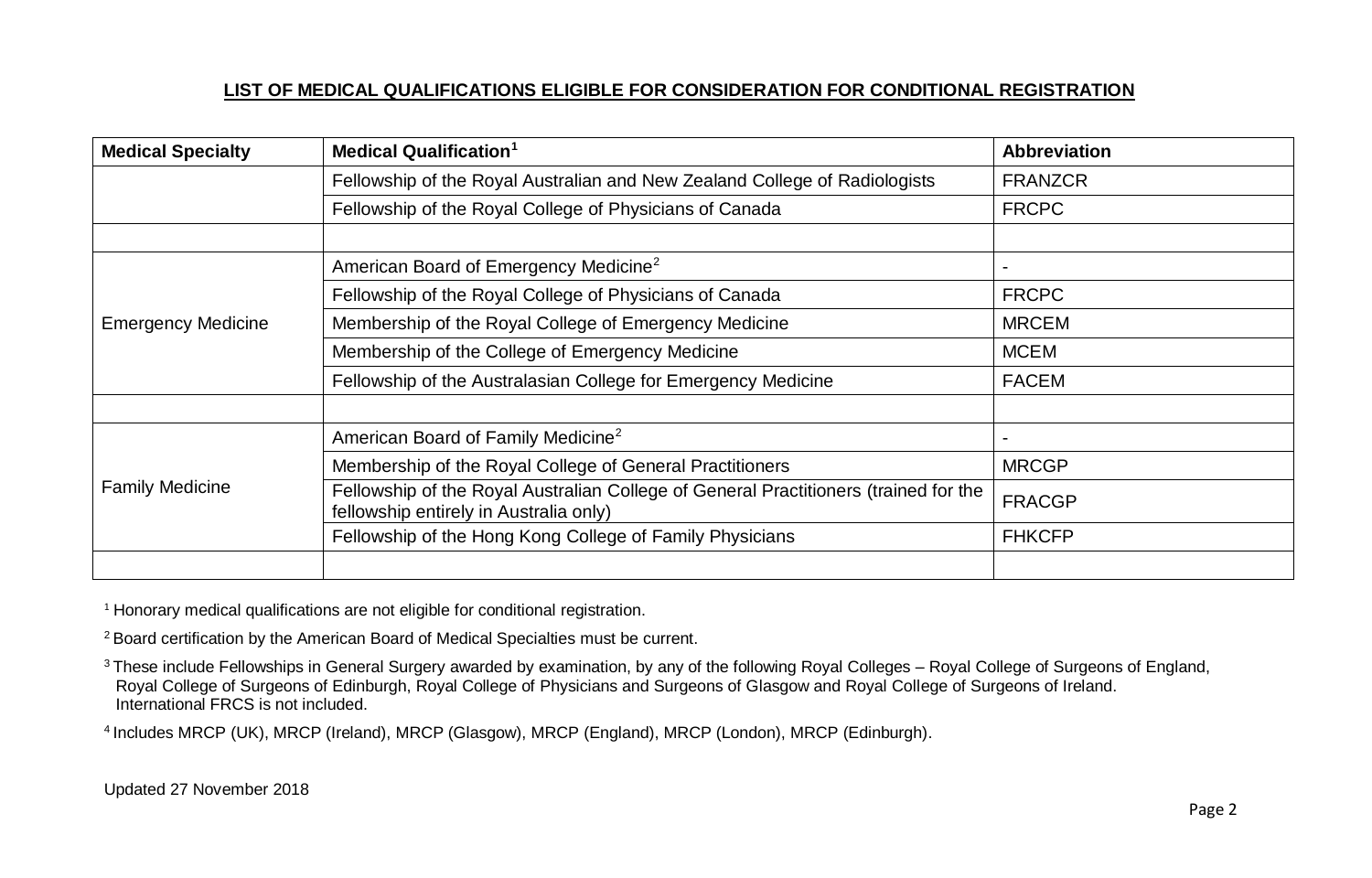| <b>Medical Specialty</b> | <b>Medical Qualification<sup>1</sup></b>                              | <b>Abbreviation</b> |
|--------------------------|-----------------------------------------------------------------------|---------------------|
| <b>General Surgery</b>   | American Board of Surgery <sup>2</sup>                                |                     |
|                          | Fellowship of the Royal Australasian College of Surgeons              | <b>FRACS</b>        |
|                          | Fellowship of the Royal College of Surgeons of Canada                 | <b>FRCSC</b>        |
|                          | Fellowship of the Royal College of Surgeons <sup>3</sup>              | <b>FRCS</b>         |
|                          |                                                                       |                     |
| <b>Internal Medicine</b> | American Board of Internal Medicine <sup>2</sup>                      |                     |
|                          | Fellowship of the Royal College of Physicians of Canada               | <b>FRCPC</b>        |
|                          | Fellowship of the Royal College of Physicians & Surgeons of Canada    | <b>FRCPSC</b>       |
|                          | Membership of Royal College of Physicians <sup>4</sup>                | <b>MRCP</b>         |
|                          | Membership of the Royal College of Physicians and Surgeons of Glasgow | MRCPS (Glasgow)     |
|                          | Fellowship of the Royal Australasian College of Physicians            | <b>FRACP</b>        |
|                          |                                                                       |                     |
| Neurosurgery             | American Board of Neurological Surgery <sup>2</sup>                   |                     |
|                          | Fellowship of the Royal College of Surgeons of Canada                 | <b>FRCSC</b>        |
|                          | Fellowship of the Royal Australasian College of Surgeons              | <b>FRACS</b>        |

<sup>1</sup> Honorary medical qualifications are not eligible for conditional registration.

<sup>2</sup> Board certification by the American Board of Medical Specialties must be current.

<sup>3</sup> These include Fellowships in General Surgery awarded by examination, by any of the following Royal Colleges – Royal College of Surgeons of England, Royal College of Surgeons of Edinburgh, Royal College of Physicians and Surgeons of Glasgow and Royal College of Surgeons of Ireland. International FRCS is not included.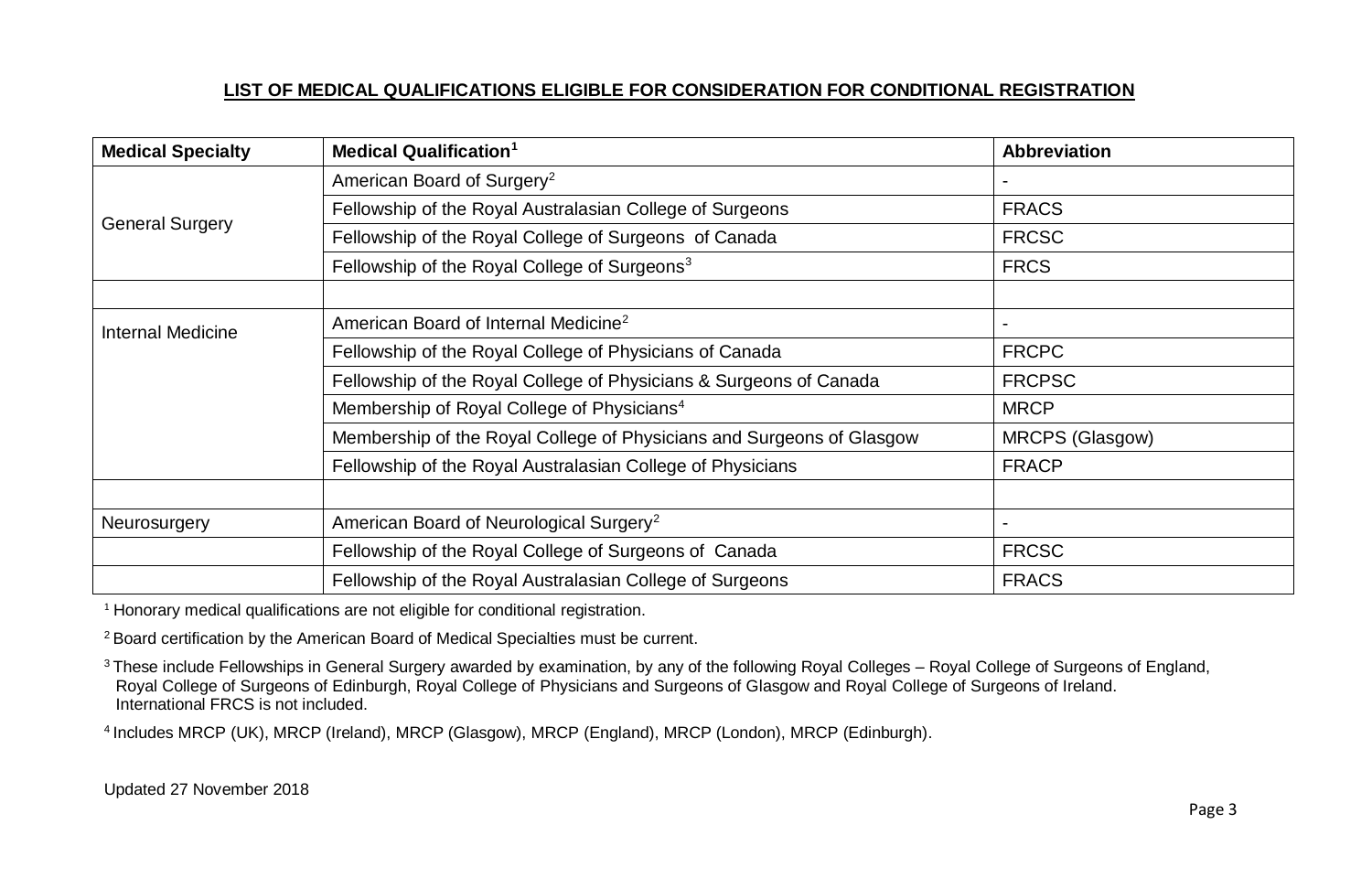| <b>Medical Specialty</b> | <b>Medical Qualification<sup>1</sup></b>                                                         | <b>Abbreviation</b> |
|--------------------------|--------------------------------------------------------------------------------------------------|---------------------|
|                          | Fellowship of the Royal College of Surgeons (Surgical Neurology)                                 | <b>FRCS</b>         |
|                          | Fellowship of the Royal College of Surgeons (Neurosurgery)                                       | <b>FRCS</b>         |
|                          |                                                                                                  |                     |
| Obstetrics & Gynaecology | American Board of Obstetrics and Gynaecology <sup>2</sup>                                        |                     |
|                          | Fellowship of the Royal Australian and New Zealand, College of Obstetricians &<br>Gynaecologists | <b>FRANZCOG</b>     |
|                          | Membership of the Royal Australian and New Zealand, College of Obstetricians &<br>Gynaecologists | <b>MRANZCOG</b>     |
|                          | Fellowship of the Royal College of Surgeons of Canada                                            | <b>FRCSC</b>        |
|                          | Membership of the Royal College of Obstetricians and Gynaecologists                              | <b>MRCOG</b>        |
|                          |                                                                                                  |                     |
| Ophthalmology            | American Board of Ophthalmology <sup>2</sup>                                                     |                     |
|                          | Fellowship of the Royal College of Ophthalmologists                                              | <b>FRCOphth</b>     |
|                          | Fellowship of the College of Ophthalmologists                                                    | <b>FCOphth</b>      |
|                          | Fellowship of the Royal Australasian College of Surgeons                                         | <b>FRACS</b>        |
|                          | Fellowship of the Royal Australian & New Zealand College of Ophthalmologists                     | <b>FRANZCO</b>      |

<sup>1</sup> Honorary medical qualifications are not eligible for conditional registration.

<sup>2</sup> Board certification by the American Board of Medical Specialties must be current.

<sup>3</sup> These include Fellowships in General Surgery awarded by examination, by any of the following Royal Colleges – Royal College of Surgeons of England, Royal College of Surgeons of Edinburgh, Royal College of Physicians and Surgeons of Glasgow and Royal College of Surgeons of Ireland. International FRCS is not included.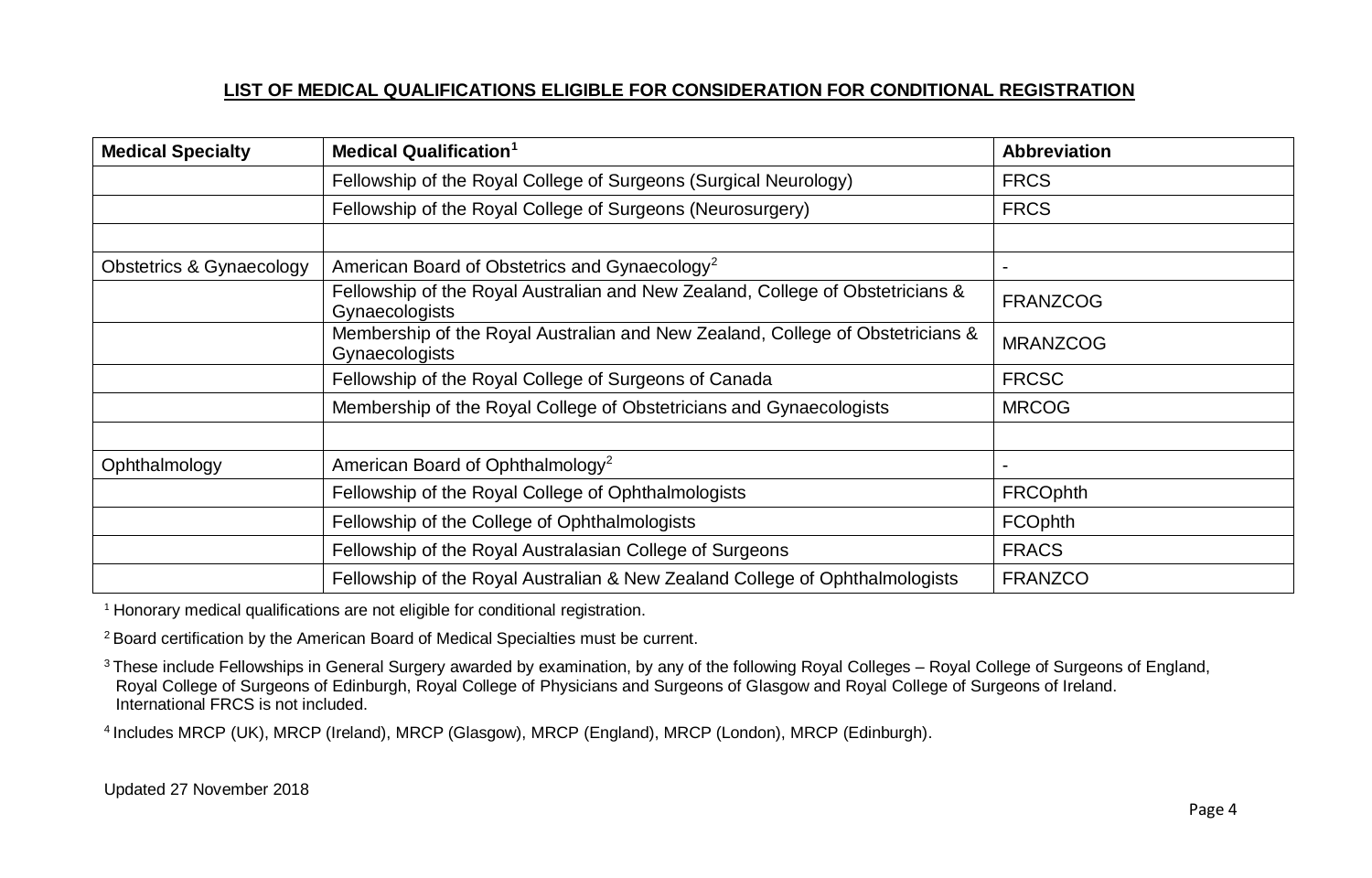| <b>Medical Specialty</b>   | <b>Medical Qualification<sup>1</sup></b>                                       | <b>Abbreviation</b> |
|----------------------------|--------------------------------------------------------------------------------|---------------------|
|                            | Fellowship of the Royal College of Surgeons of Edinburgh                       | <b>FRCSEd</b>       |
|                            | Fellowship of the Royal College of Physicians and Surgeons of Glasgow          | FRCS(Glasg)         |
|                            |                                                                                |                     |
| <b>Orthopaedic Surgery</b> | American Board of Orthopaedic Surgery <sup>2</sup>                             |                     |
|                            | Fellowship of the Royal College of Surgeons (Orthopaedic Surgery)              | <b>FRCS</b>         |
|                            | Fellowship of the Royal Australasian College of Surgeons (Orthopaedic Surgery) | <b>FRACS</b>        |
|                            | Fellowship of the Royal College of Surgeons of Canada (Orthopaedic Surgery)    | <b>FRCSC</b>        |
|                            |                                                                                |                     |
| Otorhinolaryngology        | American Board of Otolaryngology <sup>2</sup>                                  |                     |
|                            | Fellowship of the Royal College of Surgeons of Canada                          | <b>FRCSC</b>        |
|                            | Fellowship of the Royal College of Surgeons                                    | <b>FRCS</b>         |
|                            | Fellowship of the Royal Australasian College of Surgeons                       | <b>FRACS</b>        |
|                            |                                                                                |                     |
| Pathology (Forensic)       | Fellowship of the Royal College of Pathologists of Australasia                 | <b>FRCPA</b>        |
|                            | Fellowship of the Royal College of Pathologists                                | <b>FRCPath</b>      |

<sup>1</sup> Honorary medical qualifications are not eligible for conditional registration.

<sup>2</sup> Board certification by the American Board of Medical Specialties must be current.

<sup>3</sup> These include Fellowships in General Surgery awarded by examination, by any of the following Royal Colleges – Royal College of Surgeons of England, Royal College of Surgeons of Edinburgh, Royal College of Physicians and Surgeons of Glasgow and Royal College of Surgeons of Ireland. International FRCS is not included.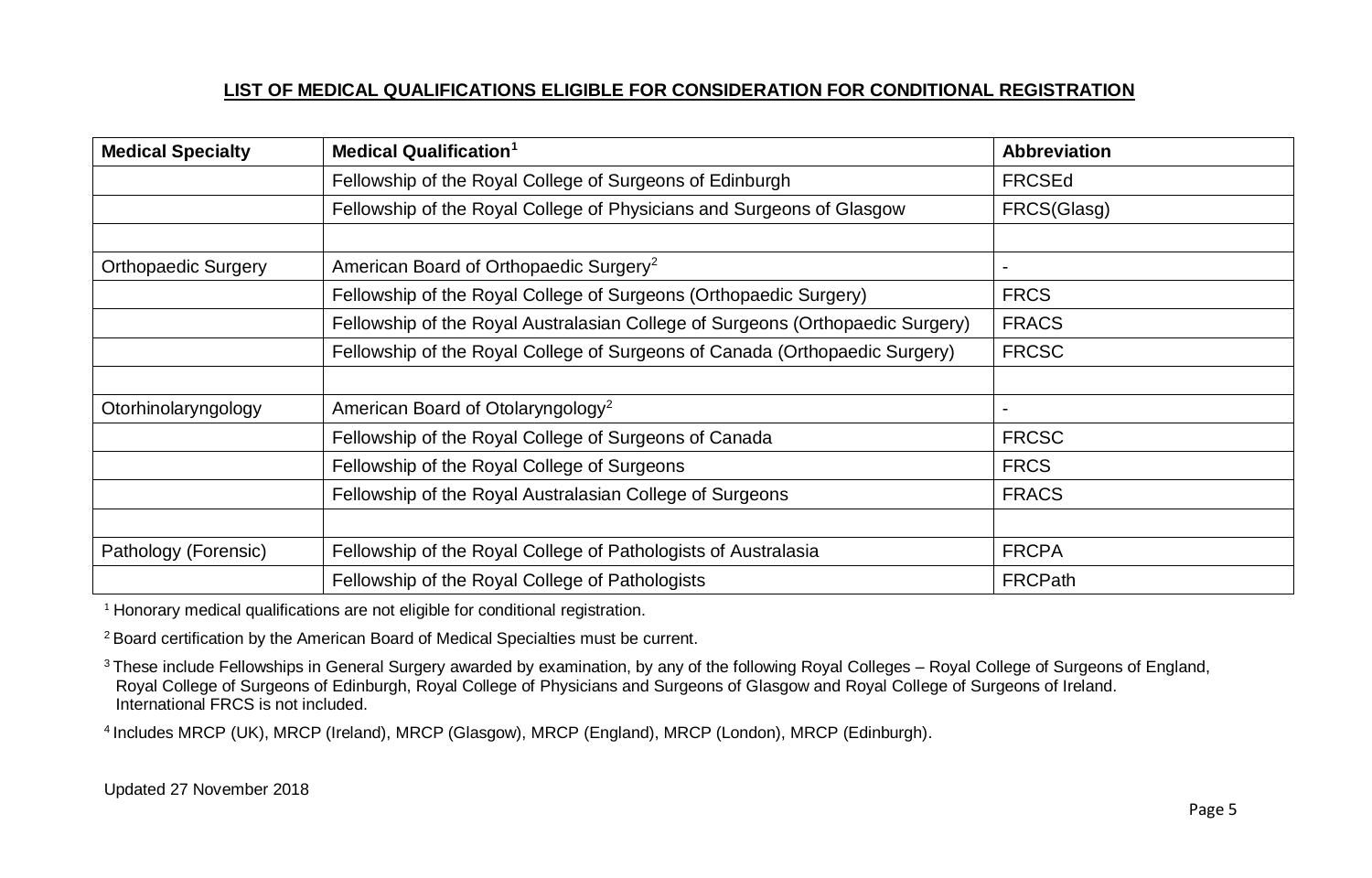| <b>Medical Specialty</b>   | <b>Medical Qualification<sup>1</sup></b>                        | <b>Abbreviation</b> |
|----------------------------|-----------------------------------------------------------------|---------------------|
|                            |                                                                 |                     |
| Pathology (Chemical)       | American Board of Pathology <sup>2</sup>                        |                     |
|                            | Fellowship of the Royal College of Pathologists of Australasia  | <b>FRCPA</b>        |
|                            |                                                                 |                     |
| Pathology (MicroBiology)   | Fellowship of the Royal College of Pathologists                 | <b>FRCPath</b>      |
|                            | Fellowship of the Royal College of Pathologists of Australasia  | <b>FRCPA</b>        |
|                            | Fellowship of the Royal College of Pathologists                 | <b>FRCPath</b>      |
|                            |                                                                 |                     |
| Pathology (Anatomical)     | American Board of Pathology <sup>2</sup>                        |                     |
|                            | Fellowship of the Royal College of Pathologists of Australasia  | <b>FRCPA</b>        |
|                            | Fellowship of the Royal College of Pathologists                 | <b>FRCPath</b>      |
|                            |                                                                 |                     |
| <b>Paediatric Medicine</b> | American Board of Paediatrics <sup>2</sup>                      |                     |
|                            | Membership of the Royal College of Paediatrics and Child Health | <b>MRCPCH</b>       |
|                            | Fellowship of the Royal Australasian College of Physicians      | <b>FRACP</b>        |

<sup>1</sup> Honorary medical qualifications are not eligible for conditional registration.

<sup>2</sup> Board certification by the American Board of Medical Specialties must be current.

<sup>3</sup> These include Fellowships in General Surgery awarded by examination, by any of the following Royal Colleges – Royal College of Surgeons of England, Royal College of Surgeons of Edinburgh, Royal College of Physicians and Surgeons of Glasgow and Royal College of Surgeons of Ireland. International FRCS is not included.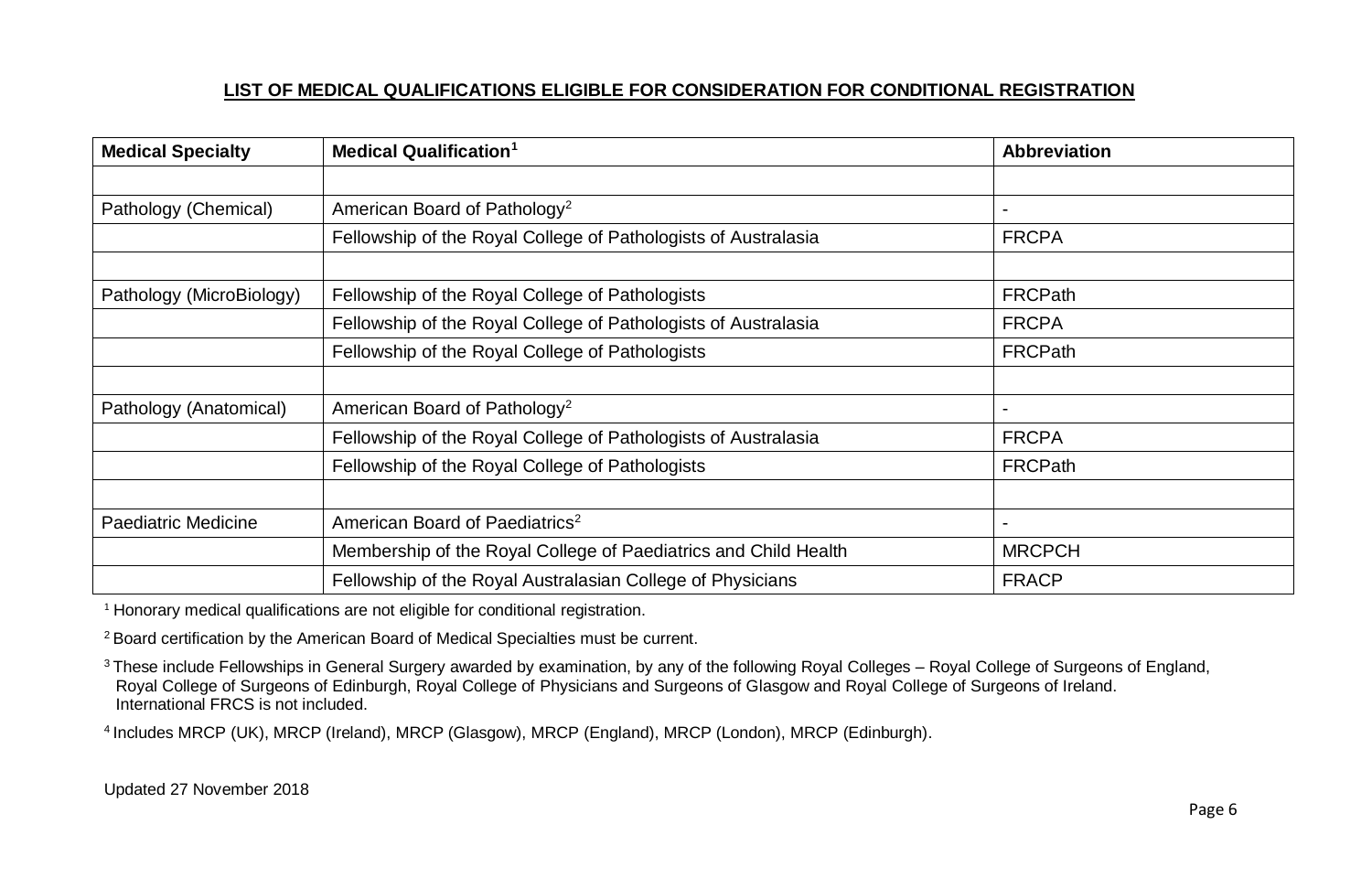| <b>Medical Specialty</b>  | <b>Medical Qualification</b> <sup>1</sup>                                               | <b>Abbreviation</b> |
|---------------------------|-----------------------------------------------------------------------------------------|---------------------|
|                           | Fellowship of the Royal College of Physicians of Canada                                 | <b>FRCPC</b>        |
|                           |                                                                                         |                     |
| <b>Plastic Surgery</b>    | American Board of Plastic Surgery <sup>2</sup>                                          |                     |
|                           | Fellowship of the Royal Australasian College of Surgeons                                | <b>FRACS</b>        |
|                           | Fellowship of the Royal College of Surgeons                                             | <b>FRCS</b>         |
|                           |                                                                                         |                     |
| Psychiatry                | Membership of the Royal College of Psychiatrists                                        | <b>MRCPsych</b>     |
|                           | Fellowship of the Royal Australian and New Zealand College of Psychiatrists             | <b>FRANZCP</b>      |
|                           |                                                                                         |                     |
| <b>Radiation Oncology</b> | American Board of Radiology <sup>2</sup>                                                |                     |
|                           | Fellowship of the Royal College of Radiologists                                         | <b>FRCR</b>         |
|                           | Fellowship of the Faculty of Radiologist of the Royal College of Surgeons of<br>Ireland | <b>FFR RCSI</b>     |
|                           | Fellowship of the Royal Australian and New Zealand College of Radiologists              | <b>FRANZCR</b>      |
|                           |                                                                                         |                     |

<sup>1</sup> Honorary medical qualifications are not eligible for conditional registration.

<sup>2</sup> Board certification by the American Board of Medical Specialties must be current.

<sup>3</sup> These include Fellowships in General Surgery awarded by examination, by any of the following Royal Colleges – Royal College of Surgeons of England, Royal College of Surgeons of Edinburgh, Royal College of Physicians and Surgeons of Glasgow and Royal College of Surgeons of Ireland. International FRCS is not included.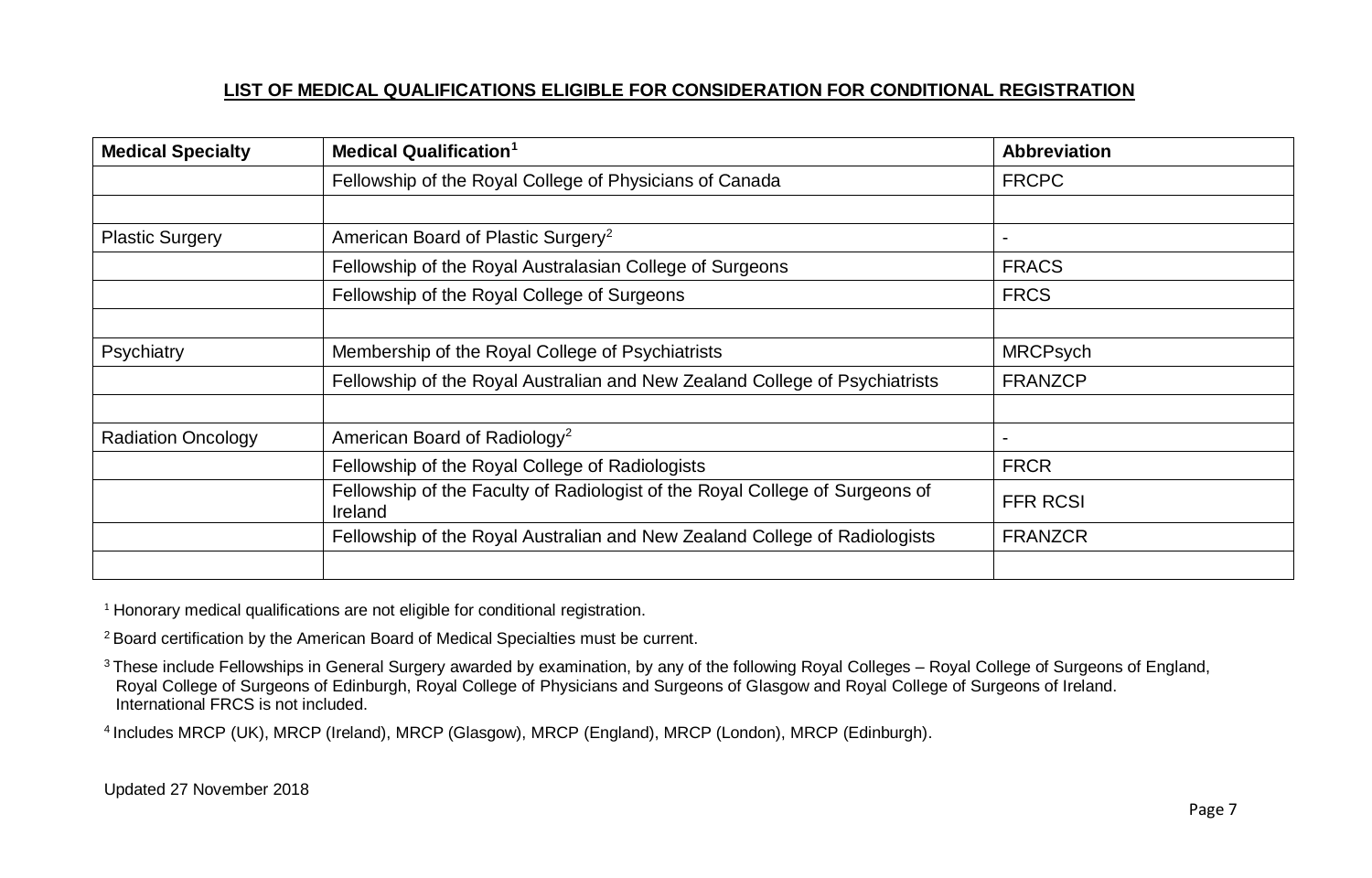| <b>Medical Specialty</b> | <b>Medical Qualification<sup>1</sup></b>                    | <b>Abbreviation</b>                                |
|--------------------------|-------------------------------------------------------------|----------------------------------------------------|
| Urology                  | American Board of Urology <sup>2</sup>                      |                                                    |
|                          | Fellowship of the Royal College of Surgeons                 | <b>FRCS</b>                                        |
|                          | Fellowship of the Royal Australasian College of Surgeons    | <b>FRACS</b>                                       |
|                          |                                                             |                                                    |
|                          | Master of Medicine in Anaesthesiology, Singapore            | MMed (Anaesthesiology)                             |
|                          | Master of Medicine in Diagnostic Radiology, Singapore       | MMed (Diagnostic Radiology)                        |
|                          | Master of Medicine in Emergency Medicine, Singapore         | MMed (Emergency Medicine)                          |
|                          | Master of Medicine in Family Medicine, Singapore            | MMed (Family Medicine)                             |
|                          | Master of Medicine in Internal Medicine, Singapore          | MMed (Internal Medicine)                           |
|                          | Master of Medicine in Obstetrics and Gynaecology, Singapore | MMed (Obstetrics and<br>Gynaecology) or MMed (O&G) |
|                          | Master of Medicine in Ophthalmology, Singapore              | MMed (Ophthalmology)                               |
|                          | Master of Medicine in Orthopaedic Surgery, Singapore        | MMed (Orthopaedic Surgery)                         |
|                          | Master of Medicine in Otorhinolaryngology, Singapore        | MMed (Otorhinolaryngology)                         |
|                          | Master of Medicine in Paediatric Medicine, Singapore        | MMed (Paediatric Medicine)                         |

<sup>1</sup> Honorary medical qualifications are not eligible for conditional registration.

<sup>2</sup> Board certification by the American Board of Medical Specialties must be current.

<sup>3</sup> These include Fellowships in General Surgery awarded by examination, by any of the following Royal Colleges – Royal College of Surgeons of England, Royal College of Surgeons of Edinburgh, Royal College of Physicians and Surgeons of Glasgow and Royal College of Surgeons of Ireland. International FRCS is not included.